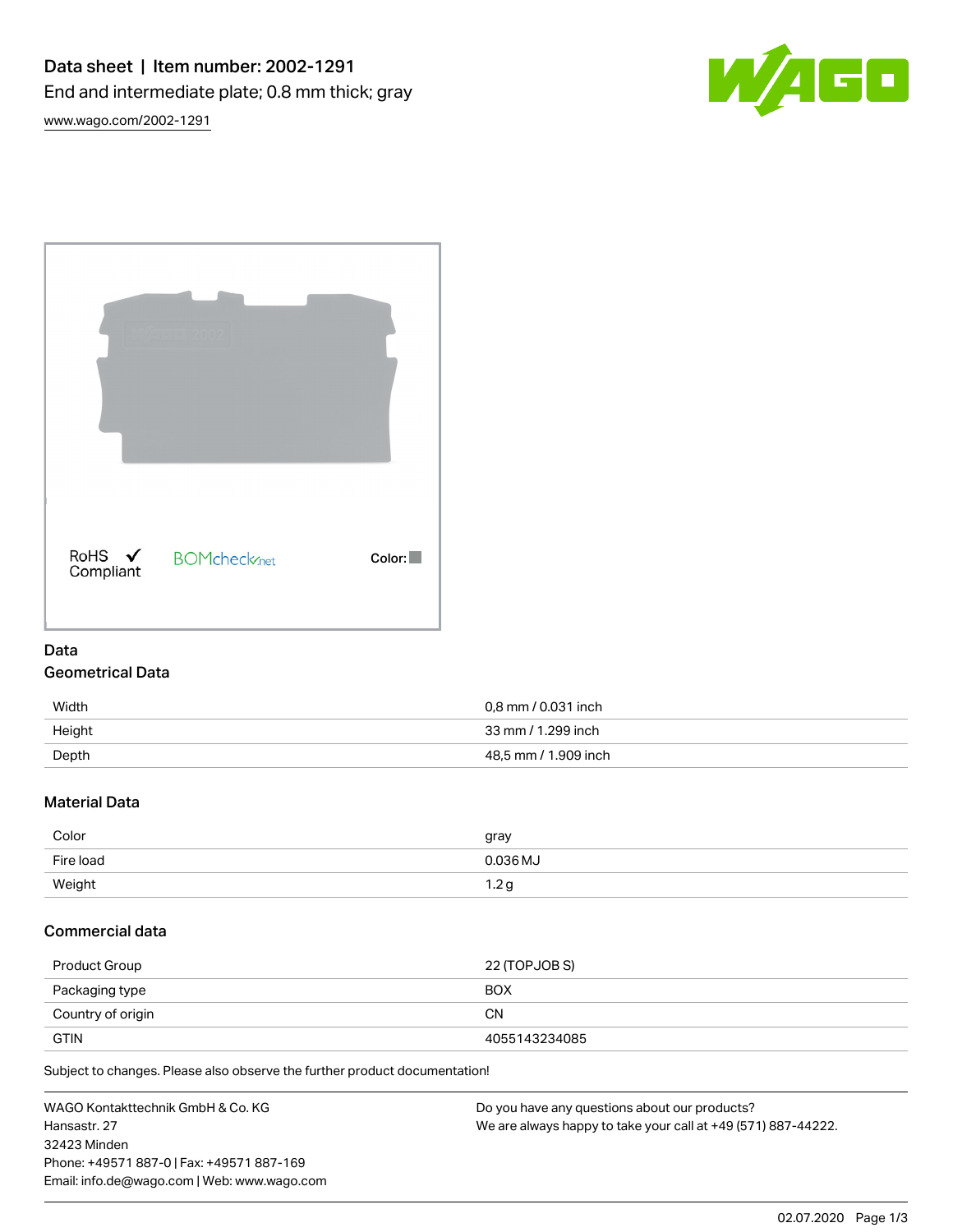

#### Customs tariff number 85389099990

### Approvals / Certificates

#### Ex-Approvals

| Logo         | Approval                              | <b>Additional Approval Text</b> | Certificate<br>name    |
|--------------|---------------------------------------|---------------------------------|------------------------|
|              | <b>IECEX</b>                          | IEC 60079                       | <b>IECEX PTB</b>       |
| <b>IECEx</b> | Physikalisch Technische Bundesanstalt |                                 | 03.0004U               |
|              |                                       |                                 | (Ex eb IIC<br>Gb or Ex |
|              |                                       |                                 | eb I Mb)               |

### Counterpart

# Downloads

### Documentation

## Bid Text

| 2002-1291<br>GAEB X81 - Datei | Feb 19, 2019 | xml<br>2.6 kB  | Download |
|-------------------------------|--------------|----------------|----------|
| 2002-1291<br>doc - Datei      | Apr 27, 2017 | doc<br>24.1 kB | Download |

## CAD/CAE-Data

CAD data

| 2D/3D Models 2002-1291      | URL | Download |
|-----------------------------|-----|----------|
| <b>CAE data</b>             |     |          |
| EPLAN Data Portal 2002-1291 | URL | Download |
| WSCAD Universe 2002-1291    | URL | Download |

### Installation Notes

Subject to changes. Please also observe the further product documentation! Product family

WAGO Kontakttechnik GmbH & Co. KG Hansastr. 27 32423 Minden Phone: +49571 887-0 | Fax: +49571 887-169 Email: info.de@wago.com | Web: www.wago.com Do you have any questions about our products? We are always happy to take your call at +49 (571) 887-44222.